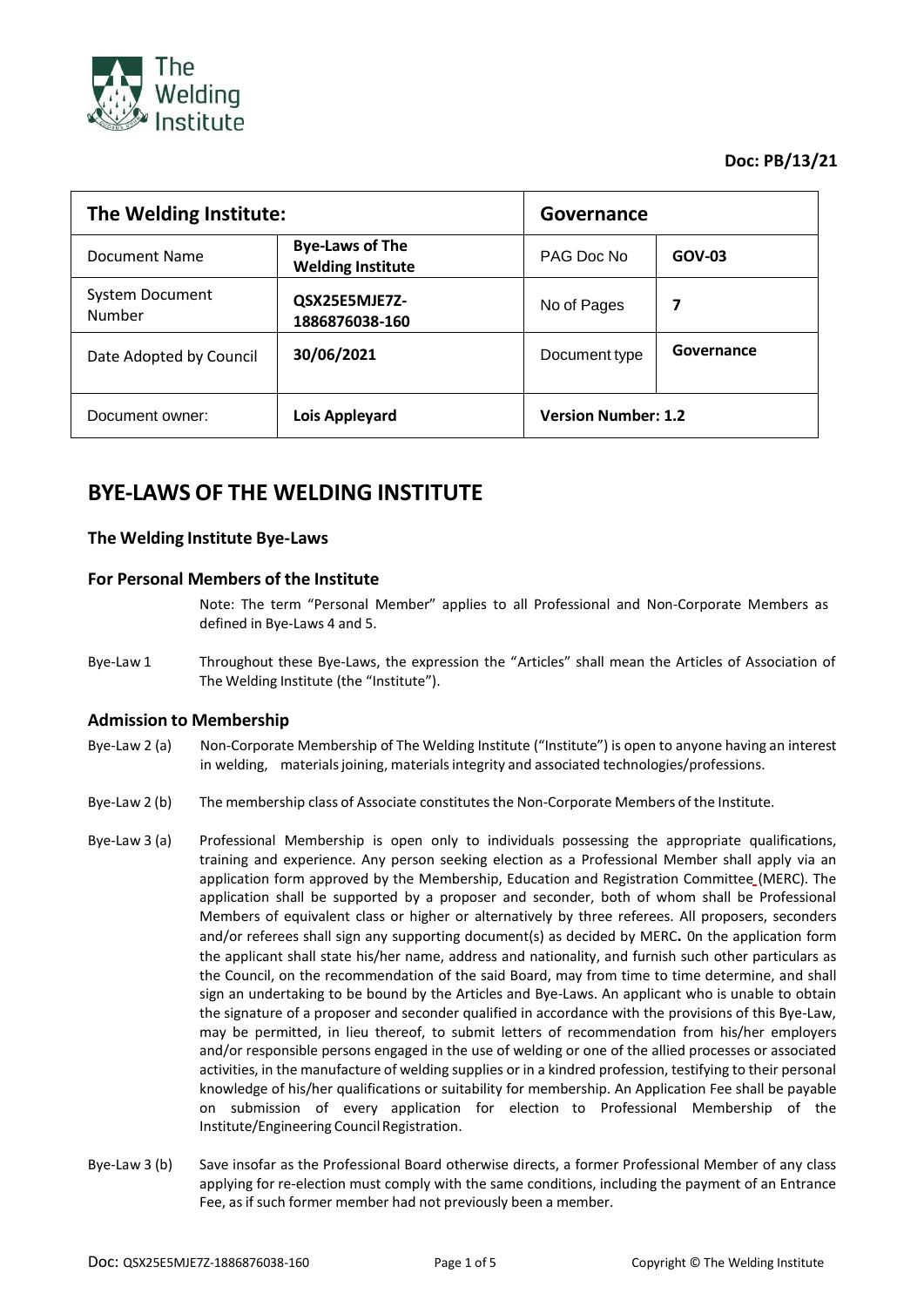

- Bye-Law 4 The classes of Fellow, Senior Member, Member and Technician, constitute the Professional Members of the Institute.
- Bye-Law 5 The Branches of The Welding Institute and the Technical Groups form the knowledge network of the Institute. All Non-Corporate and Professional Members of the Institute are automatically allocated to a Branch of the Institute and may choose to be members of one or more Technical Groups.
- Bye-Law 6 Following the adoption of these Bye-Laws, admission to the several classes of Professional Membership shall, on the decision of the MERC acting for the Professional Board, be conferred by the Council, which shall first satisfy itself that applicants possess the appropriate qualifications, as defined in Bye-Law 7(b), for which they are applying.

# **MembershipQualifications**

- Bye-Law 7 (a) To become a Non-Corporate Member of the Institute, no formal qualification is required.
- Bye-Law 7 (b) The qualifications for the several classes of Professional Membership/Engineering Council Registration are published on The Welding Institute Website which are approved by the Membership, Education and Registration Committee MERC. The MERC will also assess and take decisions for membership/registration from persons holding appropriate professional qualifications.
- Bye-Law 8 The Professional Board, on the recommendation of MERC, may elect or refuse to elect any candidate for Professional Membership without giving any reasons therefore, and the decision of the Council on escalated appeals and complaints shall be final.

#### **Subscriptions and Fees**

- Bye-Law 9 Personal Members (other than those of honorary status) shall pay annual subscriptions which are due annually on the anniversary of the initial award of membership. Personal Members shall pay the relevant application or transfer fee for the grade sought upon submission of application. In some cases, further assessment fees may also be applicable
- Bye-Law 10 Personal Members shall pay the relevant application or transfer fee for the class sought upon submission of application. In some cases, further assessment fees may also be applicable.
- Bye-Law 11 Subscriptions and fees are determined by The Professional Board on an annual basis.
- Bye-Law 12 The Council may, on the recommendation of the Professional Board, and based on the member's qualifications, approve the transfer of any Non-Corporate Member to a Professional Membership class, or a Professional Member from one class to another. Every candidate for transfer shall be proposed and seconded in the manner prescribed in Bye-Law 3 for election to the class to which he/she is desirous of being transferred.
- Bye-Law 13 The admission of a candidate to Personal Membership, or his/her transfer, shall not be completed until payment has been received by the Institute in respect of the first annual subscription and other fees (if applicable), or the difference of subscription and Transfer Fee (if any).
- Bye-Law 14 Any retired member who has reached the age of 70 and who, upon retirement, was of 30 years in membership, and who applies for inclusion on the register of honorary retired members, shall be eligible for inclusion. A Personal Member, on retiring from business, may be placed on a register of retired members paying a reduced subscription and enjoy the privileges of membership in the class held on retirement providing they have reached the age of 55 and have been in membership for a minimum of 10 years at the discretion of the Professional Membership Office.

#### **Register of Members**

Bye-Law 15 The Council shall cause to be kept a register of members of all classes, and shall cause to be entered therein the following particulars: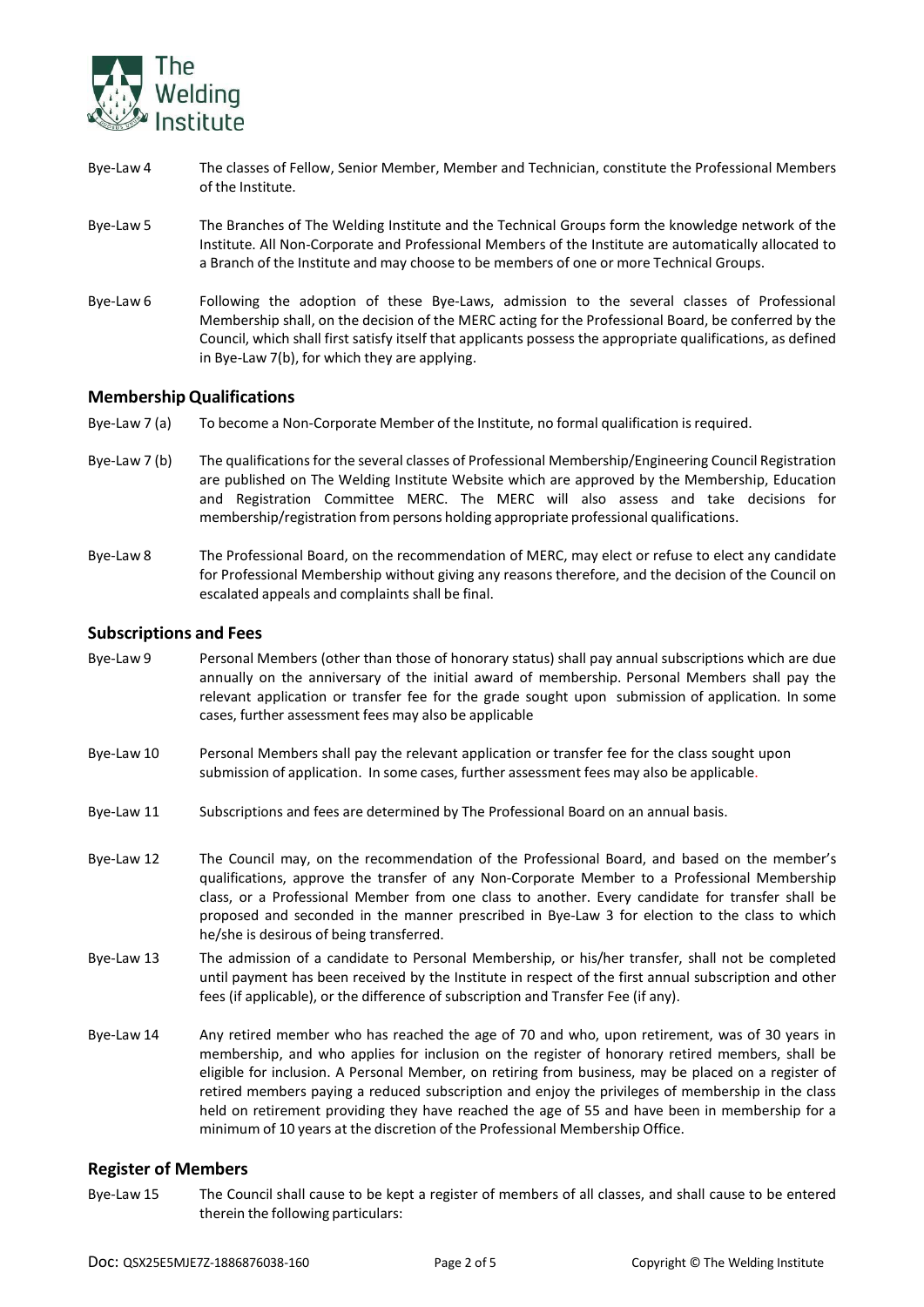

- 1. The names and addresses of the members;
- 2. The date at which each member was entered in the register as a member;
- 3. The dates at which each Non-Corporate Member was transferred to a Professional Membership class and the dates at which a Professional Member was transferred from one class of membership to another;
- 4. The class of membership and Engineering Council Registration to which each Professional Member belongs;
- 5. The branch to which each member is attached, or alternatively if "unattached".

After cessation of membership, the Institute retains a former member's details, and files for Personal Members, for three yearsfollowing their cessation as a member **except**, as the Personal Member is a guarantor of the Institute, for Personal Member details required for the company (shareholder) register which are maintained for the statutory period.

## **Certificates of Membership**

- Bye-Law 16 Non-Corporate Members of the Institute may purchase, at a price determined by the Professional Board, a certificate of Associate membership. The Council may issue to any Professional Member a certificate of membership showing the class to which such member belongs. Every Membership certificate, Professional and Non-Corporate, shall remain the property of, and shall on demand be returned to, the Institute.
- Bye-Law 17 All certificates of Professional Membership shall bear the common seal of the Institute and shall be signed by a member of the Council. The form of Non-Corporate Membership certificates shall be determined from time to time by the Professional Board
- Bye-Law 18 A Member of any class, on ceasing to be a member of such class, shall return forthwith to the Secretary any certificate or diploma previously delivered to him/her by the institute or the former Institution or the former Institutes.

#### **Rights and Privileges**

- Bye-Law 19 Subject to compliance with such conditions of admission as the Council may determine from time to time, a Personal Member shall have the right to attend technical meetings of the Institute, whether organised by the Institute itself or under the auspices of any of the Branches, and if accommodation permits, to introduce guests by prior arrangement.
- Bye-Law 20 A Personal Member shall be entitled to receive copies of all such lectures, papers, discussions, publications and annual lists as the Council may determine and on payment of such charges as the Council may fix.
- Bye-Law 21 The abbreviated distinctive titles for intimating the class of membership shall be the following:

| Fellow                  | FWeldl                                                             |
|-------------------------|--------------------------------------------------------------------|
| Senior Member SenMWeldl |                                                                    |
| Member                  | MWeldl                                                             |
| Technician              | TechWeldI                                                          |
| Associate               | AWeldI (who are 'Non-Corporate Member' as defined in the Articles] |
|                         |                                                                    |

Honorary Members will be permitted to adopt the abbreviated title appropriate to their class, e.g. Honorary Fellow will be HonFWeldI, and Honorary Member will be HonMWeldI.

- Bye-Law 22 No Personal Member shall be entitled to any rights or privileges if, and so long as, such member's annual subscription is in arrears.
- Bye-Law 23 Each Professional Member of the Institute, i.e. Personal Members **except** Associates who are Non-Corporate Members under the Articles, have the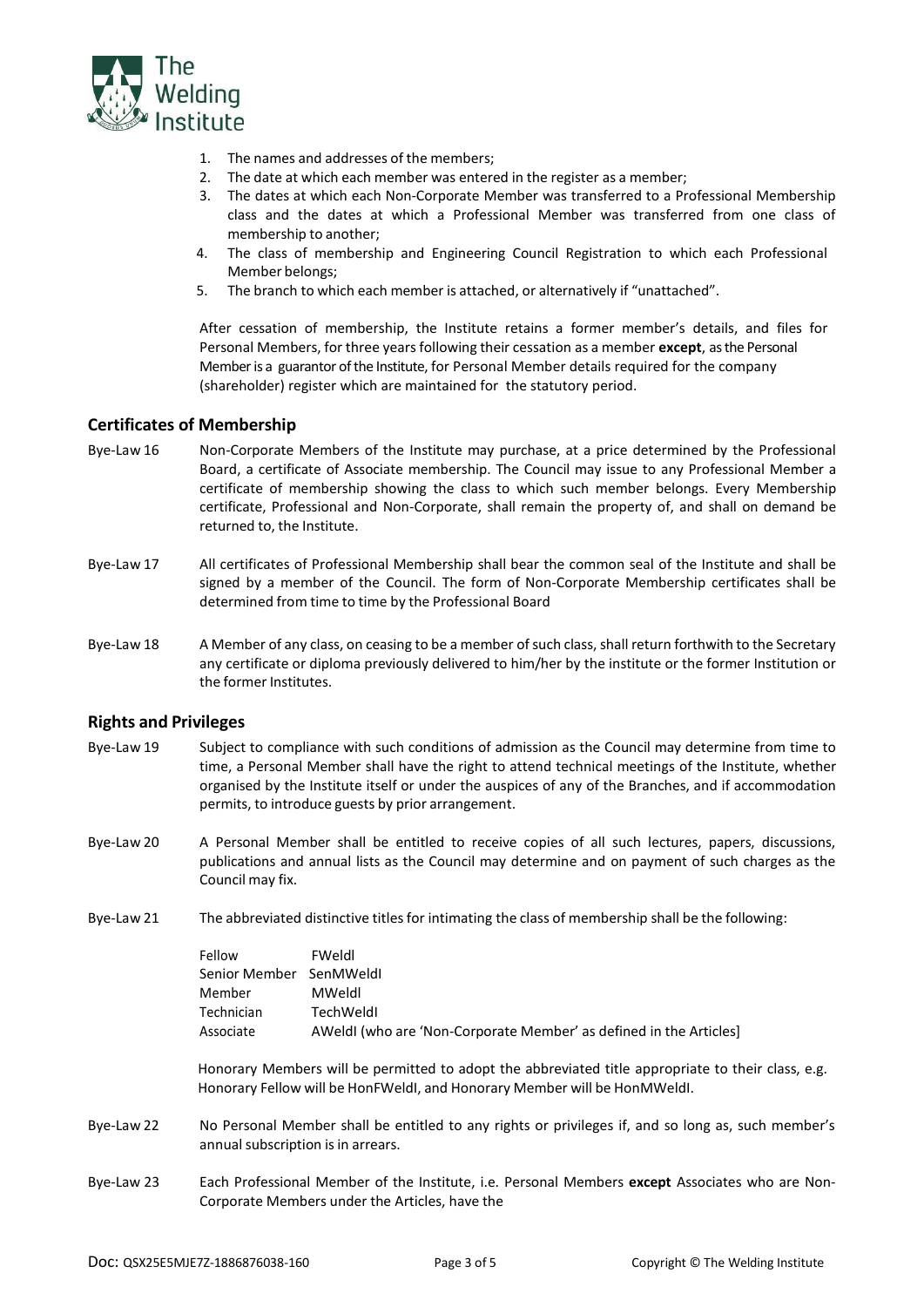

- Right to attend the General Meetings of the Institute and vote;
- Obligation to treat all information received by virtue of membership that is not common knowledge or openly published elsewhere as strictly confidential;
- Obligation to pay and make good to the Institute any loss or damage which the Institute may have suffered through any wilful act of default of the Personal Member being in breach of the Institute`s regulations;
- Opportunity to engage in the governance of the Institute

For further understanding of the rights and obligations as a Personal Member, the Personal Member should refer to the Articles, a copy of which can be provided upon request.

# **Limitation of Liability**

Bye-Law 24 The Institute is a company limited by guarantee. By becoming a Professional Member, the individual becomes a guarantor of the Institute. In the event of the Institute being wound-up the contribution of a Professional Member to the assets of the Institute shall not exceed £5. Any income and property of the Institute upon the Institute`s winding up or dissolution cannot be paid or distributed among the any member including but not limited to the Professional Member.

# **Code of Conduct**

Bye-Law 25 Each Personal Member of the Institute shall, at all times, so order his/her conduct as to uphold the dignity and reputation of the Institute, and to safeguard the public interest in matters of safety and health, environment/sustainability, risk and security and otherwise. He/she shall exercise skill and judgement to the best of his/her ability and discharge his/her responsibilities with integrity.

# **Rules of Conduct**

Bye-Law 26 The Council shall, from time to time, promulgate Rules of Professional Conduct, which shall be in accordance with the code set out in Bye-Law 25, and shall have power to require all Personal Members to conform to such rules. The Rules of Professional Conduct may be amended, varied or rescinded, as the Council may think fit, provided that they shall not be inconsistent with the principles of the Code as prescribed in Bye-Law 25.

> Personal Members should recognise the importance of Professional Development and be willing to provide evidence to support their commitment to lifelong learning and Continuing Professional Development(CPD).

# **Resignation or Expulsion**

Bye-Law 27 The provisions covering the resignation or expulsion of members in any class, are specified in articles 13, 15 and 16 of the Articles.

# **Restoration to Membership**

Bye-Law 28 The Professional Membership Office, , may re-admit to Personal Membership any former member of such a class whose membership of that class has terminated, on payment of such amounts in respect of arrears of subscriptions as the Engineering Council and Professional Board determine. (This is usually 3 years after last due date maximum after which a reapplication for membership will need to be made)

#### **Library and Publications**

Bye-Law 29 All books, pamphlets, periodicals, drawings, photographs, transparencies and other material in the Library of the Institute, shall be accessible to all Personal Members during such hours and on such conditions as the Council may determine, always providing that the Institute shall be entitled to withhold from any Personal Member discovery of any information regarding research work confidential to Industrial Members of the Institute in accordance with the Articles.